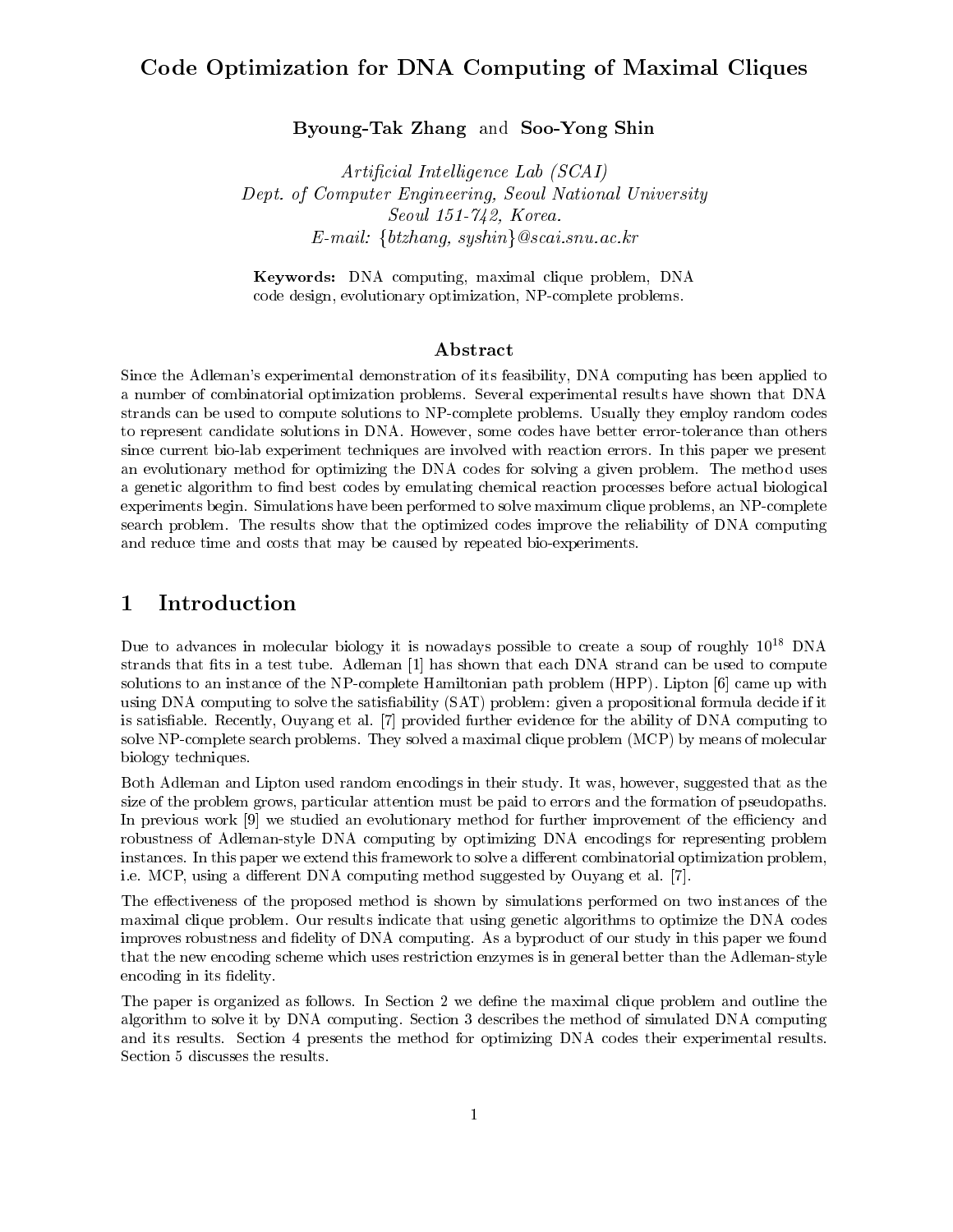

 $F$  and maximum clique problem in the maximum clique problem in the maximum clique  $F$ 

#### DNA Solution of the Maximal Clique Problem  $\overline{2}$

A clique is defined as a set of vertices in which every vertex is connected to every other vertex by an edge. The maximal clique problem is to nd the largest clique- given a network containing N vertices and M edges. The graph of six vertices and 11 edges in Figure 1(left) defines such a problem. The vertices  $(5, 1)$  $\mathbf{f}$  ,  $\mathbf{f}$  , and the largest clique and the size of the largest clique in this network is four  $\mathbf{f}$  the size of the largest clique is four  $\mathbf{f}$ largest clique has been proven to be an NP-complete problem [3].

Recently- Ouyang et al have solved this problem by means of molecular biology techniques Their experiment proceeds as follows

- For a graph with N vertices- each possible clique is represented by an Ndigit binary number A bit set to a bipart fair settlement in the graphs, which it set to a bipart fair of the clique Formulation Formula examples the clique (strict at clipped basic of the complete the complete and then this year complete. In this set of possible cliques is transformed into an ensemble of all N-digit binary numbers. This is called the complete data pool
- 2. Pairs of vertices in the graph are found that are not connected by an edge. The graph containing all edges missing in the original graph is called the complementary graph (Figure  $1$ (right)). Any two vertices connected in the complementary graph are disconnected in the original graph (Figure  $1(left)$  and therefore cannot be members of the same clique; this means that the corresponding bits cannot both be set to 1.
- All numbers containing connections in the complementary graph are then eliminated from the complete data pool For the problem in Figure - the numbers - - - and  $\cdots$  . The correction of comparison of  $\alpha$  is the problem in Figure 1, and numbers  $\cdots$  . If  $\alpha$  - - - are removed The remainder of the data pool corresponds to all cliques in the original graph
- 4. The remaining data pool was sorted to find the data containing the largest number of 1's. Each of these ones representative a vertex in the corresponding the part theory that the largest the largest with the largest  $\sim$ number of 1's tells us the size of the maximal clique.

The possible solutions are encoded as double-stranded DNA molecules. Each bit in a binary number is represented by two DNA sections corresponding to the bit's value  $(V_i)$  and its position  $(P_i)$ . For a DNA molecule representing a sixdigit binary number- there are six value sections V to V sandwiched  $\mathbb{R}$  is the last position section section section section section section section section section section sectionneeded for polymerase chain reaction (PCR) amplification. Ouyang et al. report that  $P_i$  with a length of the length of the length of Vi was set to be and the via the value of  $\mathcal{U}$  . The value of  $\mathcal{U}$  is the value of  $\mathcal{U}$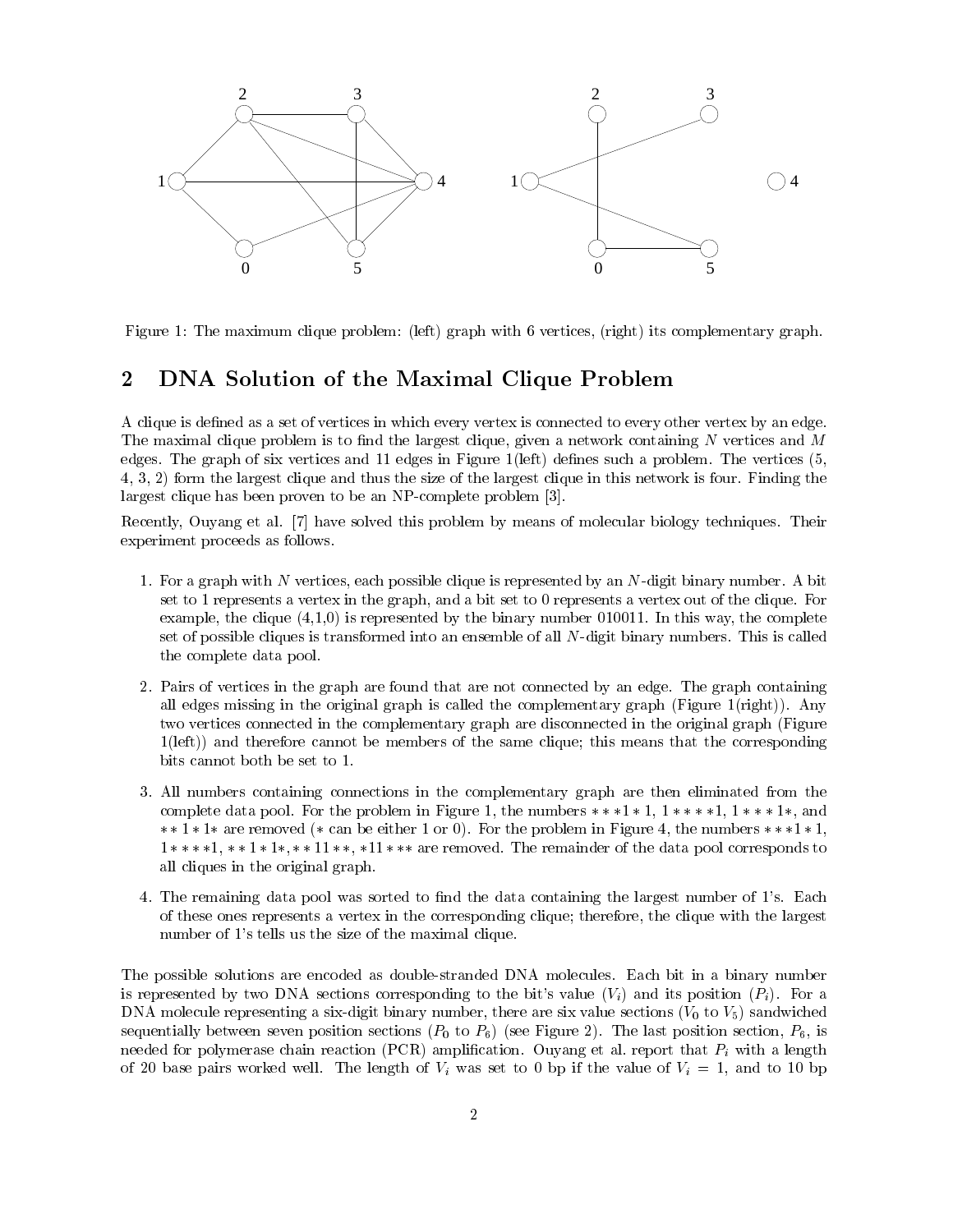$$
3' \leftarrow \frac{P6 \cdot V5 \cdot P5 \cdot V4 \cdot P4 \cdot V3 \cdot P3 \cdot V2 \cdot P2 \cdot V1 \cdot P1 \cdot V0 \cdot P0}{5'}
$$

| $_{\mathrm{Index}}$ | <b>Position Sequence</b> | Value Sequence    |
|---------------------|--------------------------|-------------------|
|                     | CGTAGAATTCTGCGAACCTT     | GACGCGGCAG        |
|                     | AAGAGTCACCTATCAGTAAG     | TTCATAACCG        |
| 2                   | CTTCCTGAAGAGAGATTACT     | CCGGTCACTT        |
| 3                   | AGTGCTAACAAGCCTGCGCA     | CCTGACGATT        |
|                     | TGCAGTCTTTGAGATAAAGG     | AAAAACCCAC        |
| 5                   | CCTACGTGTGAAATAGACTC     | <b>CCACCGATCT</b> |
|                     | GAGAGGGGGGGGATCCAGGG     |                   |

Figure 2: Encoding data in DNA.

Table 1: Parameters for the experiments.

if the longest  $V$  . Therefore- the longest Data has DNA has showned to the number of addition and the shortest DNA has 140 bp corresponding to the number of 111111. Each oligonucleotide consists of two position motifs and one value motify  $\{r_{i}\}_{i=1}$  for even i and complementary sequence Pilitical for odd i. The data pool was digested with restriction enzymes. These enzymes break DNA at specific restriction sites-which were embedded with the sequences for Vi in Vietner strings were not via the broken str amplied exponentially by PCR To cut a connection in the complementary graph- the data pool was rst divided into the two two theories and the Second Containing V with A II-II-II and the two test test of the strings containing V were cut with Special U  $\mu$  and the test test tube test tube tube to the special measurement. not contain  $**+1*1$ .

 $\mathbf{u}$  is the graph of  $\mathbf{u}$  is a strong from left to right Theorem is  $\mathbf{u}$ solution is

$$
P_0 \to V_0 \to P_1 \to V_1 \to P_2 \to P_3 \to P_4 \to P_5 \to P_6 \tag{1}
$$

In DNA code form-discovery production is represented as follows as follows as follows as follows as follows as

$$
CGTAGAATTCTGCGAACCTT \rightarrow GACGCGGCAG
$$
  
\n
$$
\rightarrow AAGAGTCACCTATCAGTAAG \rightarrow TTCATAACCG
$$
  
\n
$$
\rightarrow CTTCGTGAAGAGAGATTACT
$$
  
\n
$$
\rightarrow AGTGCTAACAAGCCTGCGCA
$$
  
\n
$$
\rightarrow TGCAGTCTTTGAGATAAGGG
$$
  
\n
$$
\rightarrow CCTACGTGTAAATAGACTC
$$
  
\n
$$
\rightarrow GAGAGGGGGGGATCCAGGG
$$

#### 3 Simulated DNA Computing

We have been developing a tool for simulating DNA computing and other molecular computation methods. The total-medicine acid computing simulation to design the biological computing the biological computing the biological experiments - such as code design for solving particular problems Ouyangs method was implemented on NACST

In simulations we made some modifications to the original experiment which seemed more reasonable from the computation perspective In step -; the method of parallel overlap assembly (= ---) was modied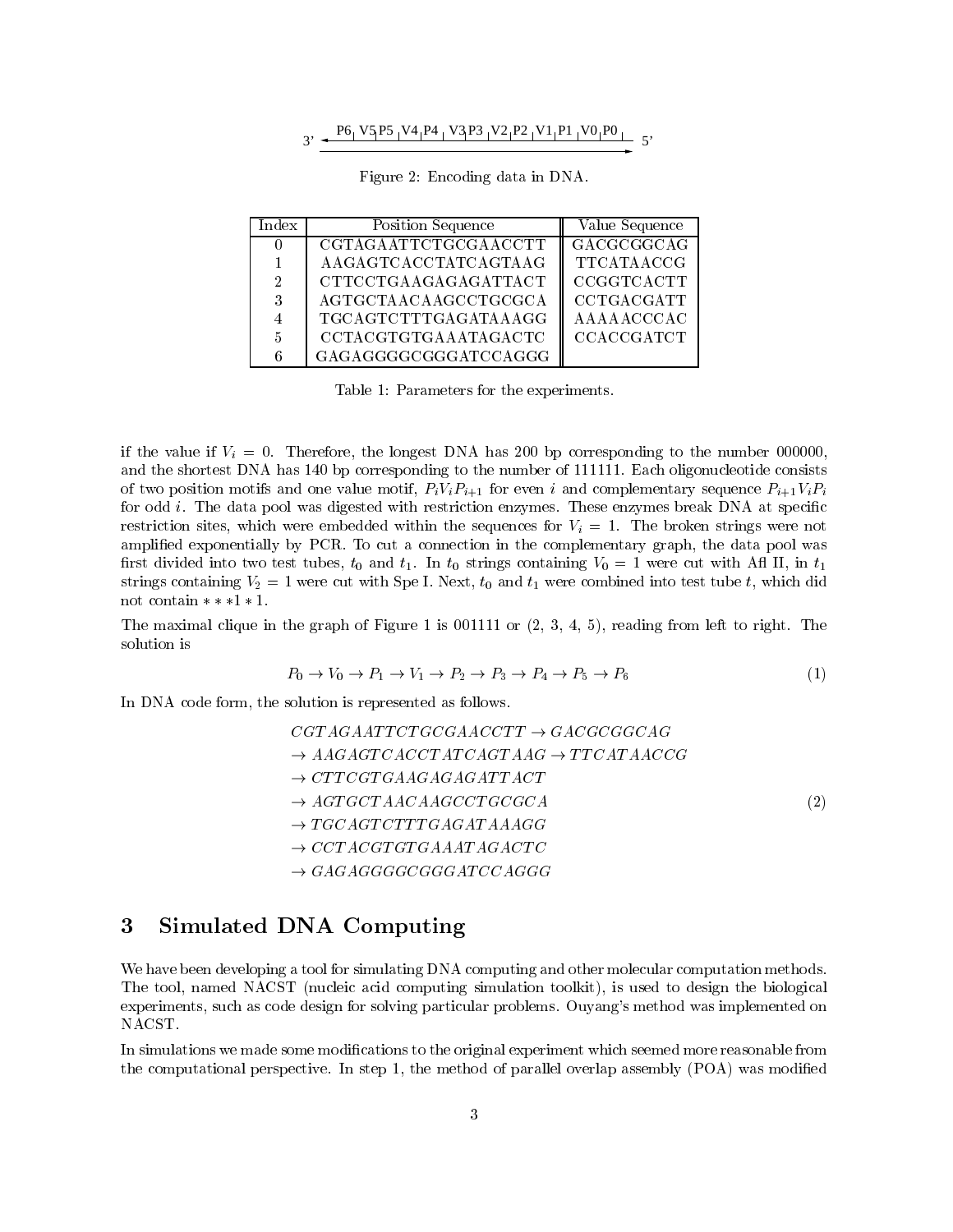| Parameters                     | Values    |
|--------------------------------|-----------|
| Task                           | $6-MCP$   |
| Pool size                      | 1,000,000 |
| Reaction time                  | 1,000,000 |
| Code length for position $P_i$ | 20        |
| Code length for value $V_i$    | 10        |
| Hybridization error rate       | 0.003     |
| Ligation error rate            | 0.003     |

Table 2: Parameters for the experiments.



Figure 3: Number of molecules survived each lab step for simulated DNA computing.

to be compatible with the more common technique of ligation The ligation process was emulated as realistic as biological processes The second and third steps in the original experiment were merged into a single step Thus in step of simulation- restriction enzymes are used to cut and produce new graphs Illegal graphs are then removed from the data pool. This process is the same as the original process. In step - the shortest sequence is chosen as the solution to the problem The shortest sequence is the solution because in the presented encoding scheme the code length of  $V_i$  was set to 0 if the value of  $V_i = 1$ . We simulated this process by explicitly finding the sequence of  $1$ 's.

PCR plays an important role in DNA computing with biomolecules. They are used to purify the molecules to evolve motions the process can be replaced by a more process can be replaced by a more complete search of method. The use of restriction enzymes was also simulated. It was checked whether the position and value sections have the same codes as the enzymes

Table 2 summarizes the parameters used in the simulations. The task was the 6-vertex maximal clique problem shown in Figure 1. We used the same encoding scheme as illustrated in the previous section. The code lengths for position Pi and value Vj were and - respectively The size of data pool was one million. The reaction time allowed was one million. Considering the huge storage capacity and parallelism of DAA molecules- this is a small amount yet such that is a small problem To simulated the problem To errors in chemical reactions we inserted point mutations during chemical reactions Hybridization error rate was  $0.3\%$  and ligation error rate was  $0.3\%$ .

Figure 3 shows how many of the molecules survive each lab step simulated. The number of molecules survived all three steps are solutions. We studied the effect of reaction time on the reliability of computations The results are summarized in Table Given a reaction time of the simulated DNA computing always found solutions

Using reaction times of  $3 \times 10^{-3}$  and  $2 \times 10^{-3}$  the method also found more than one solution for each run on the average However- given less reaction time the number of solutions found reduced In an extreme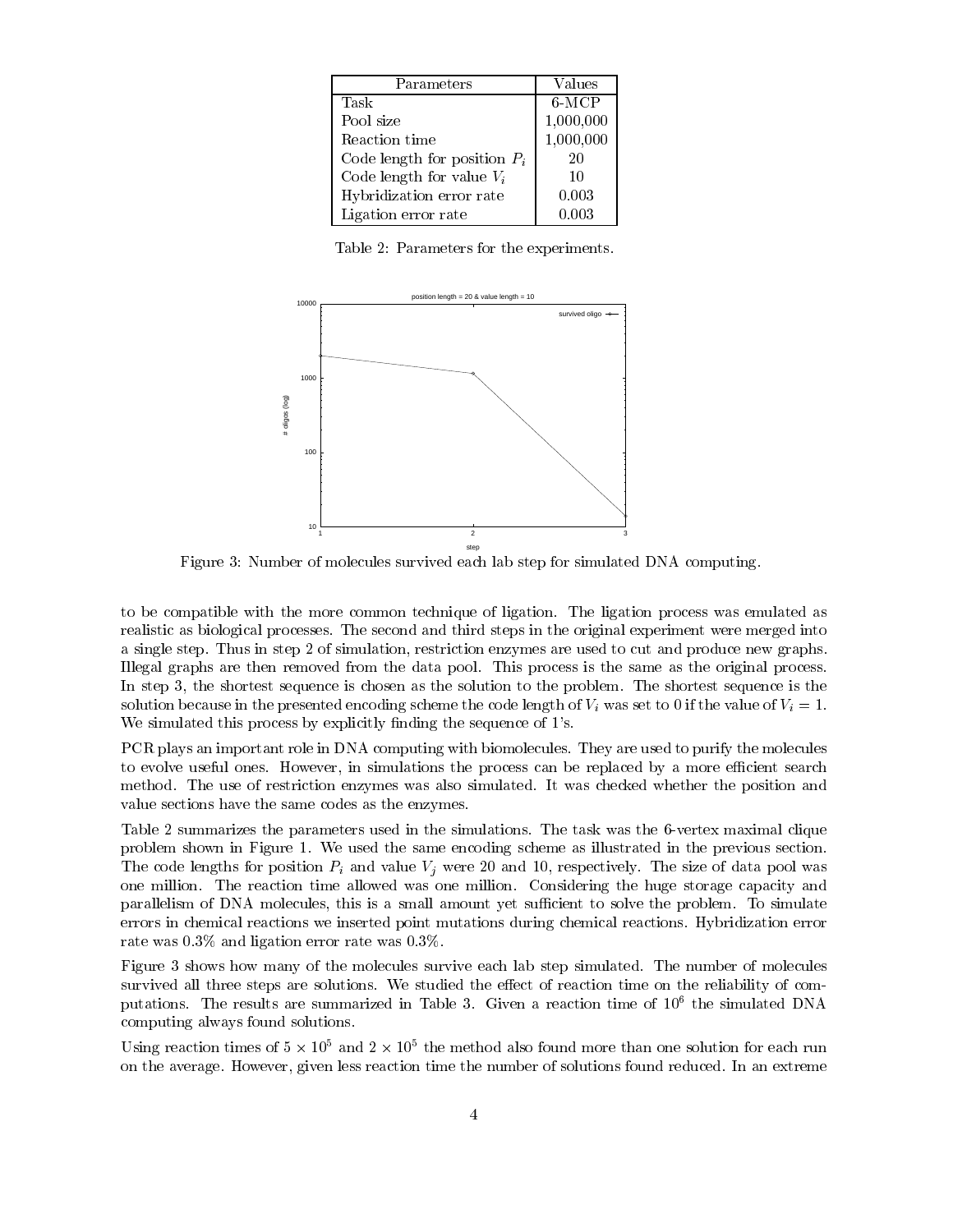| <b>Position Sequence</b> | Value Sequence | Pool         | Reaction        | Num  | $\operatorname{Succ}$ | Num       |
|--------------------------|----------------|--------------|-----------------|------|-----------------------|-----------|
| Length                   | Length         | Size         | Time            | Runs | Runs                  | Sol's     |
| 20                       |                | $10^{\circ}$ | 10°             | 25   | 25                    | $10.36\,$ |
| 20                       |                | $10^{\circ}$ | $5 \times 10^5$ | 25   | 25                    | 6.96      |
| 20                       |                | $10^{\circ}$ | $2 \times 10^5$ | 25   | 22                    | 1.76      |
| $\rm 20$                 |                | $10^{\circ}$ | 10 <sup>5</sup> | 25   | 12                    | 0.68      |

Table 3: Comparison of the number of solutions for runs with varying reaction time.



Figure Another maximum clique problem a graph- b complementary graph

case of reaction time Tu-, the number of solutions are very small.

Simulations have also been made on a new problem instance The graph of this new problem is depicted in Figure 4(left). Its complementary graph is shown in Figure 4(right). The solution found by simulated DNA computing is as follows

$$
CGTAGAATTCTGCGAACCTT \rightarrow GACGCGGCAG
$$
  
\n
$$
\rightarrow AAGAGTCACCTATCAGTAAG
$$
  
\n
$$
\rightarrow CTTCGTGAAGAGAGATTACT
$$
  
\n
$$
\rightarrow AGTGCTAACAAGCCTGCCGCA \rightarrow CCTGACGATT
$$
  
\n
$$
\rightarrow TGCAGTCTTTGAGATAAAGG
$$
  
\n
$$
\rightarrow CCTACGTGTGAAATAGACTC
$$
  
\n
$$
\rightarrow GAGAGGGGGGGATCCAGGG
$$

This corresponds to the representation

$$
P_0 \to V_0 \to P_1 \to P_2 \to P_3 \to V_3 \to P_4 \to P_5 \to P_6 \tag{4}
$$

which is equivalent to the maximal clips  $\mathcal{A}(\mathbf{r})$  is the maximal construction for an intermediate for  $\mathcal{A}(\mathbf{r})$ this graph

. It is interesting to note that given only -the found This is remarked that is remarkable is remarkable to if we compare them the with virtual and address the mass computing  $\alpha$  , and a computing  $\alpha$  and the computing  $\alpha$ demonstrating that encoding schemes are very important for robustness and fidelity of DNA computing. In the following section we present yet another method that can further improve the performance of DNA computing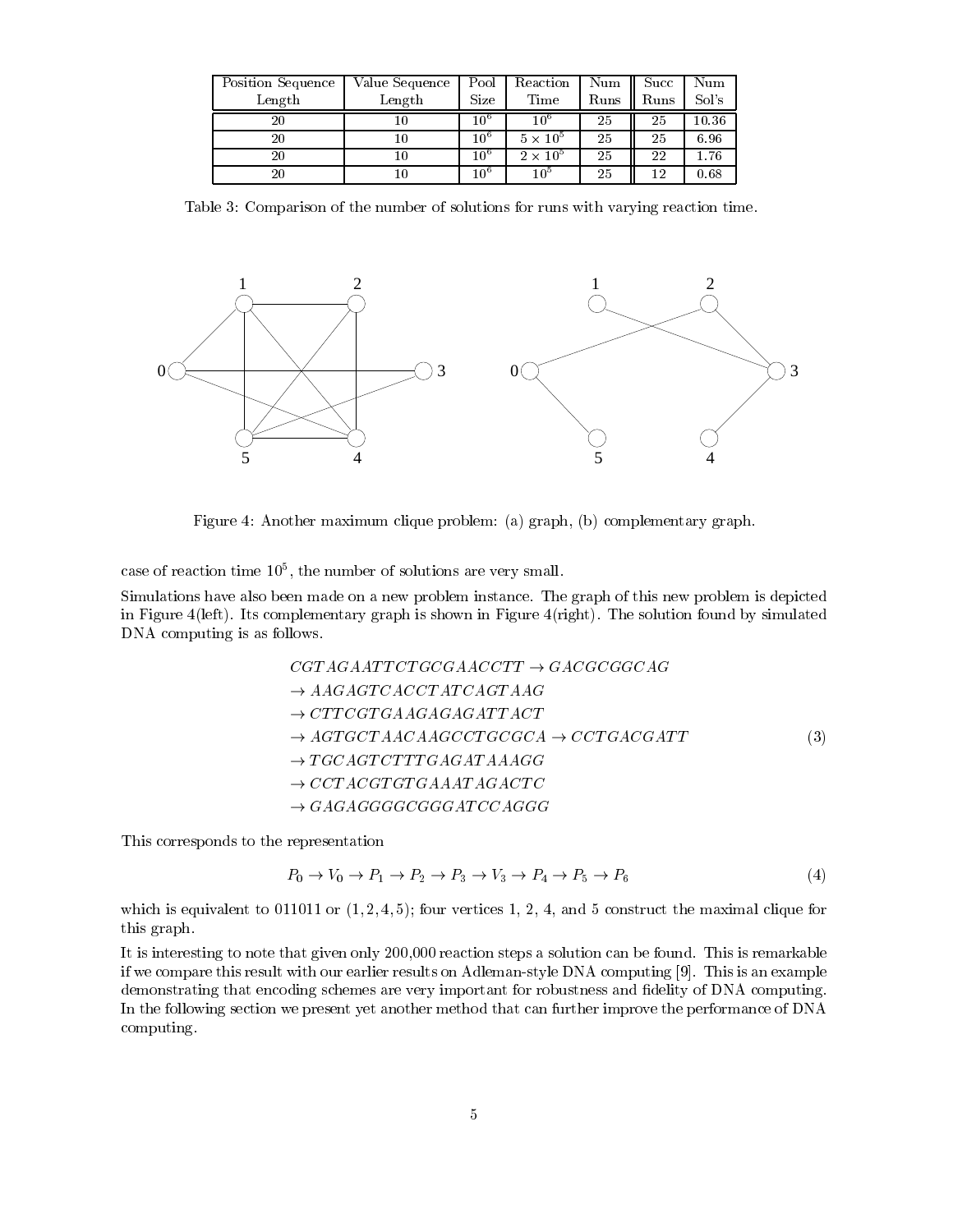

Figure 5: Fitness vs. generation for genetic code optimization.

# Evolutionary Optimization of DNA Codes

Major errors in DNA computing described in Section 2 come from two sources. The first source of error is the production of single-stranded  $DNA$  (ssDNA) during PCR. This ssDNA cannot be cut by restriction enzymes The second source of error is incomplete cutting by restriction enzymes- which also leads to incorrect answers

if we can compute the DNA codes to avoid the errors-the errors-computing can still be expected the computing ca improved. In this section we describe a method that uses a genetic algorithm to find optimal codes for position sections  $P_i$  and value sections  $V_j$  in solving maximal clique problems.

encoding- is a set of instantiated codes for Pi and Vi - and Vi - and Vi - and Vi - and Vi - and Vi - and Vi -The fitness of each individual is determined by estimating the robustness of the codes when they are used in bio-lab steps. Both sources of errors are considered in determining the fitness of each code. Genetic operators are used to evolve fitter codes. Uniform crossover was used to exchange information between two codes. Point mutation was used to change the single nucleotides. The best encoding found by the genetic algorithm is then used to run DNA computing with biomolecules

Employing the genetic optimization phase- the entire molecular algorithm can be described as follows

- 1. Generate a population of encodings for the problem.
- 2. While (generation  $g \leq g_{max}$ ) do
	- (a) Evaluate the fitness of each encoding.
	- (b) Select fitter encodings.
	- c Apply genetic operators to produce a new population
- 3. Let the best code be the fittest encoding.
- 4. *Initialization*: Generate a pool of oligos using the best code.
- 5. While (cycle  $c \leq c_{max}$ ) do
	- (a) Synthesis: Produce candidate solutions by molecular operators.
	- (b) *Separation*: Filter out infeasible solutions by lab-steps.

The evolutionary algorithm was run with population size of 10 for 100 generations. Crossover and mutation rates were and - respectively Other parameters were the same as the experiments in the previous section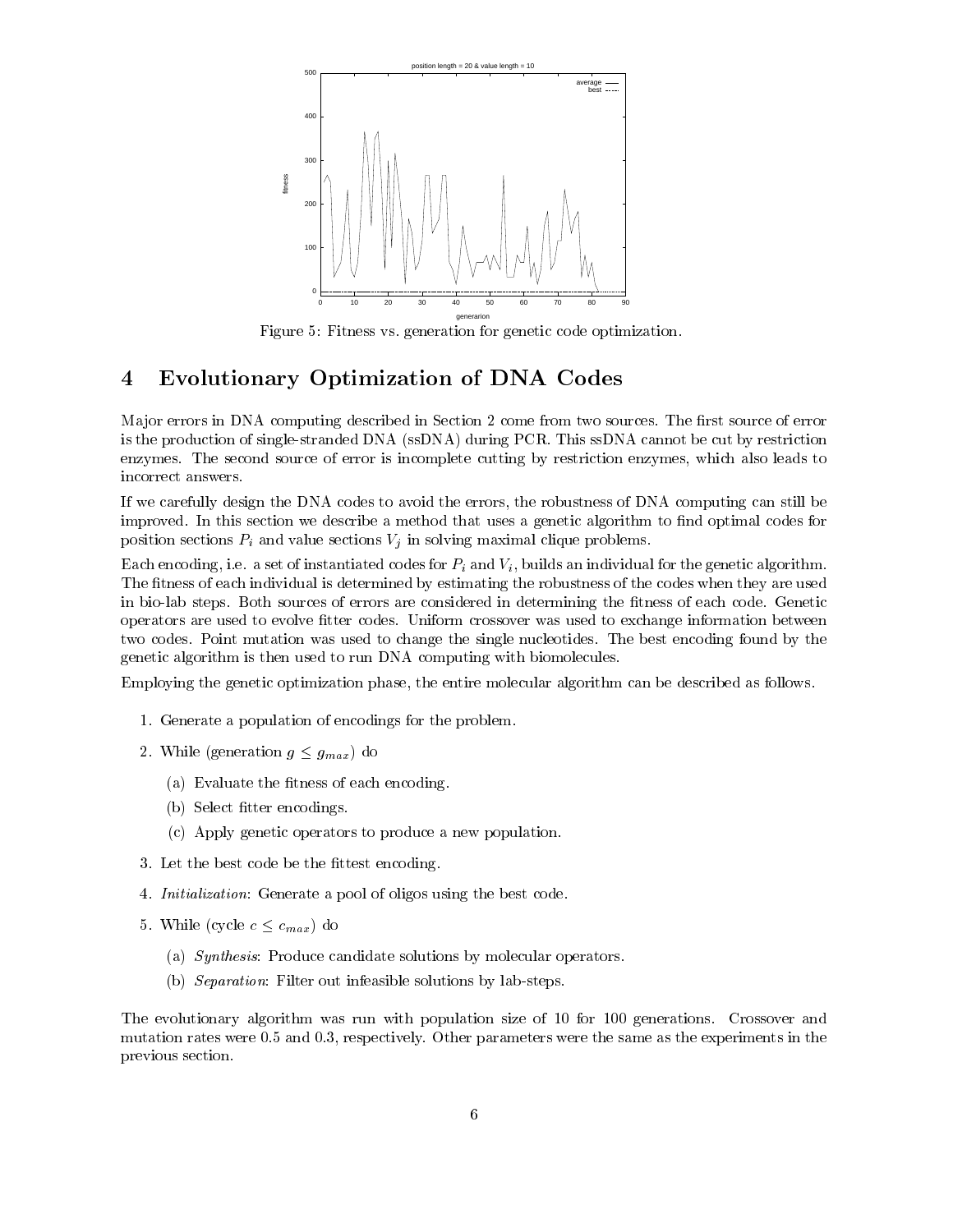| Position Length | Value Length | step           | Good encoding | Bad encoding |
|-----------------|--------------|----------------|---------------|--------------|
|                 |              |                | 2650.50       | 2649.20      |
| 10              | 10           | $\overline{2}$ | 1748.40       | 1391.00      |
|                 |              | 3              | 3.60          | 0.25         |
|                 |              |                | 2648.90       | 2648.90      |
| 20              | 10           | $\overline{2}$ | 1433.50       | 759.00       |
|                 |              | 3              | 3.25          | 0.00         |
|                 |              |                | 2653.85       | 2654.21      |
| 30              | 10           | $\overline{2}$ | 1448.95       | 1258.37      |
|                 |              | 3              | 3.90          | 0.53         |

Table 4: Number of molecules survived the lab steps: comparison with good (optimized) and bad (negatively optimized in the matrix  $\alpha$  position times in  $\alpha$  is a specified in the contract of the conduct  $\alpha$ 

Figure 5 depicts the fitness evolution during the genetic code optimization process. It can be seen that encodings that can solve the problem are found in early generations. We also studied the effect of the code length on the fidelity of DNA computing. Experiments were performed with three varying values of position code length - -

Table shows a good optimized encoding To see the dierence- we also ran the genetic algorithm to find bad encodings by negatively optimizing the codes. Table  $6$  shows an example of bad (negatively optimized codes found by the genetic search One interesting feature of bad codes is that they have the same sequence as a restriction enzyme or sequences that can be the same if mutated. This leads to cutting wrong positions

Table 4 compares the number of molecules that survived each simulation lab-step. This is a measure of reliability of DNA computing Both of the good and bad encodings well survived the rate of the religion of the DNA computing with good encodings resulted in a larger number of solutions than with bad encodings The reason for no big difference between both encodings seems attributed to the fact that the presented encoding scheme gives so much constraints on the possibility of mismatches that there are no much room for finding better codes. This is contrasted with our own results on Adleman-style DNA encoding reported in - where the genetic optimization of codes have got more signicant improvement in real experiments

Signicant errors are caused when a sequence has one or more subsequences that are the same as the codes for restriction enzymes. This leads to wrong cutting of the sequences. This type of error is affected  $\alpha$  is a complete sequence in the case of position length -  $\alpha$  , the case  $\alpha$  is the cases of the cases of the cases of the cases of the cases of the cases of the cases of the cases of the cases of the cases of the ca where unnecessary restriction enzymes are placed within the position sequences. Even with mutations, the rate of wrong positions ranges between 20 and  $30\%$ . This suggests a possibility of error tolerance of the encoding scheme

if we shorten the length of position sequences the length cause the same position is the many four positions o mismatches (remaining six are for two restriction enzymes for both ends of the sequence). This should improve the delity of DNA computing The simulation results for jPi j jPi j jPi j jPi j jPi j jPi j jPi j jPi j analysis. The result shows the effect that restriction enzymes place wrong positions in the sequence. Thus care must be paid in interpreting the results in Table 4.

In contrast to position sequences- restriction enzymes on value sequences have little eect on solutions To understand why-recall that Vi if a value sequence and Vi otherwise  $\mathcal{L}_i$  otherwise Thomas Walley and Vi sequence has the same code as the restriction enzyme- if the solution does not contain the value sequencethen this has no effect on the solution at all. The only case affecting the result is the case that the value sequence has the same code as the restriction enzyme and this value sequence is required for the solution of the problem For example- Table includes restriction enzyme CTTAAG for the value sequence  $V_0$  which is a part of the answer sequence. Hybridization errors have little effect since the restriction enzymes play the primary role in distinguishing sequences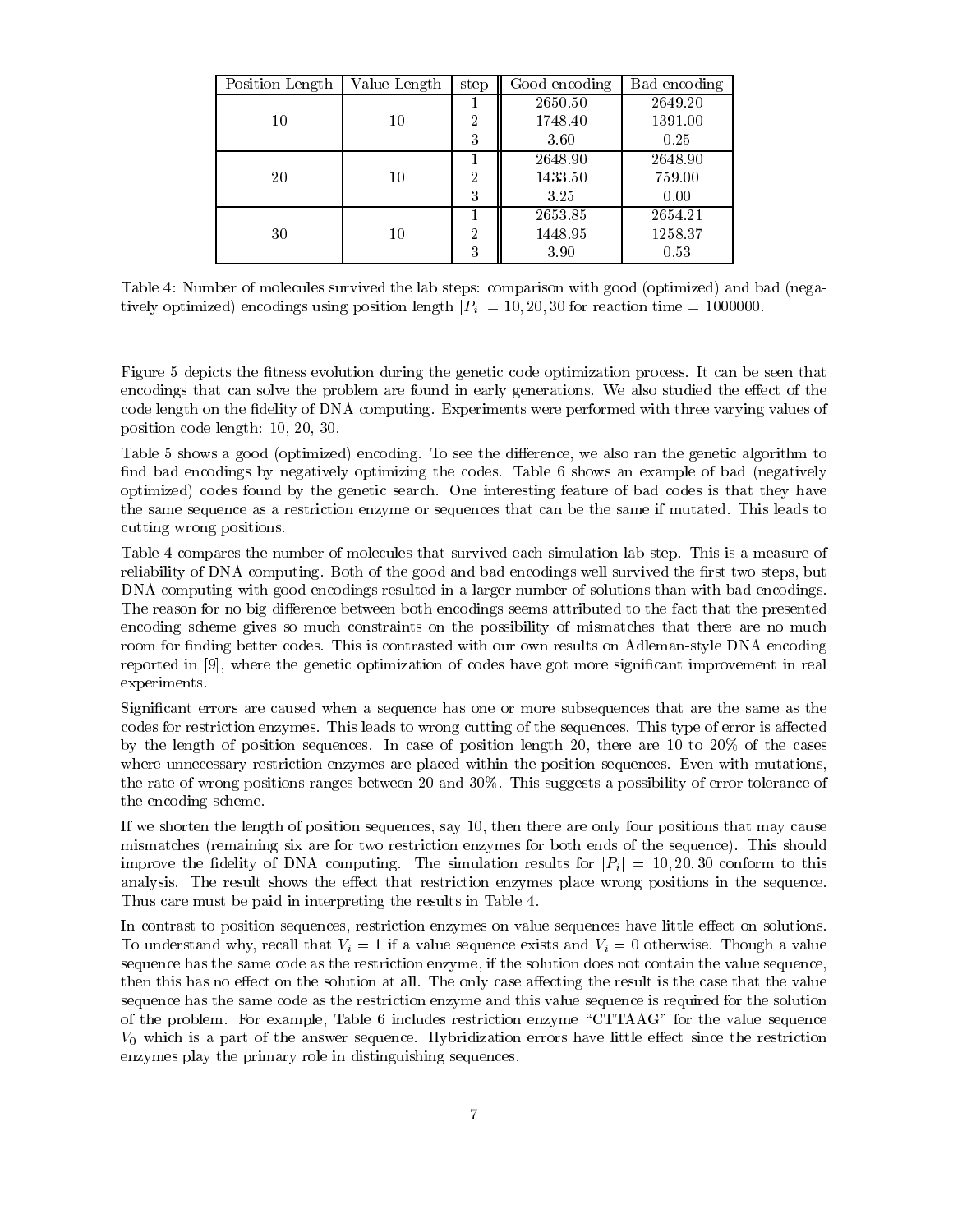| Length   |       | <b>DNA</b>                            | Good Encoding                            |
|----------|-------|---------------------------------------|------------------------------------------|
| Position | Value | fragment                              |                                          |
|          |       | $P_0V_0^0P_1$                         | CTCGTACAAATTGGGTTCTTgcggccttgc           |
|          |       |                                       | AAGCTGGTACCCGGACCAAG                     |
|          |       |                                       | CTCGTACAAATTGGGTTCTTAAGCTGGTACCCGGACCAAG |
|          |       | $\frac{P_0 V_0^1 P_1}{P_2 V_1^0 P_1}$ | AGTTGTACCTGCTCCCAAAGgccagatcgt           |
|          |       |                                       | CTTGGTCCGGGTACCAGCTT                     |
|          |       | $P_2V_1^1P_1$                         | AGTTGTACCTGCTCCCAAAGCTTGGTCCGGGTACCAGCTT |
|          |       | $P_2V_2^0P_3$                         | CTTTGGGAGCAGGTACAACTtcgccccata           |
|          |       |                                       | AGTAGACCTACGCGAGAGCA                     |
| 20       | 10    | $P_2V_2^1P_3$                         | CTTTGGGAGCAGGTACAACTAGTAGACCTACGCGAGAGCA |
|          |       | $P_4V_3^0P_3$                         | CCTCTGCCGCGAGTAATGCAatgaatgttt           |
|          |       |                                       | TGCTCTCGCGTAGGTCTACT                     |
|          |       | $P_4V_3^1P_3$                         | CCTCTGCCGCGAGTAATGCATGCTCTCGCGTAGGTCTACT |
|          |       | $P_4V_4^0P_5$                         | TGCATTACTCGCGGCAGAGGtcttgaggat           |
|          |       |                                       | CCTGGCAAGTCATTCGTCTC                     |
|          |       | $P_4V_4^1P_5$                         | TGCATTACTCGCGGCAGAGGCCTGGCAAGTCATTCGTCTC |
|          |       | $P_6V_5^0P_5$                         | TACCAGGTCCGCGGACGCTCagagtaagcg           |
|          |       |                                       | GAGACGAATGACTTGCCAGG                     |
|          |       | $P_6V_{\varepsilon}^1P_5$             | TACCAGGTCCGCGGACGCTCGAGACGAATGACTTGCCAGG |

Table 5: Good codes found by the code optimization process for  $|P_i| = 20$ .

| Length   |       | DN A                                         | <b>Bad Encoding</b>                      |
|----------|-------|----------------------------------------------|------------------------------------------|
| Position | Value | fragment                                     |                                          |
|          |       | $P_0V_0^0P_1$                                | CTCGAGTCAAGCACTGGCTTaacttaagtc           |
|          |       |                                              | AAGCACACGAAGCCCGCAAG                     |
|          |       | $P_0V_0^1P_1$                                | CTCGAGTCAAGCACTGGCTTAAGCACACGAAGCCCGCAAG |
|          |       | $P_2V_1^0P_1$                                | AGTGAATTAATTCCCGAAAGagtagccaat           |
|          |       |                                              | CTTGCGGGCTTCGTGTGCTT                     |
|          |       | $P_2V_1^1P_1$                                | AGTGAATTAATTCCCGAAAGCTTGCGGGCTTCGTGTGCTT |
|          |       | $P_2V_2^0P_3$                                | CTTTCGGGAATTAATTCACTtgaccccctg           |
|          |       |                                              | AGTATACCTAATTAATGGCA                     |
| 20       | 10    | $P_2V_2^1P_3$                                | CTTTCGGGAATTAATTCACTAGTATACCTAATTAATGGCA |
|          |       | $P_4V_3^0P_3$                                | CCTCGTGGCTAACTGTTGCAttgtgtccac           |
|          |       |                                              | TGCCATTAATTAGGTATACT                     |
|          |       | $\frac{\overline{P_4V_3^1P_3}}{P_4V_4^0P_5}$ | CCTCGTGGCTAACTGTTGCATGCCATTAATTAGGTATACT |
|          |       |                                              | TGCAACAGTTAGCCACGAGGcttcgtatgc           |
|          |       |                                              | CCTA ATACTAGTACGGCCTC                    |
|          |       | $P_4V_4^1P_5$                                | TGCAACAGTTAGCCACGAGGCCTAATACTAGTACGGCCTC |
|          |       | $P_6V_5^0P_5$                                | TCTACAACCCTCGCCCCCTCaagcaactaa           |
|          |       |                                              | GAGGCCGTACTAGTATTAGG                     |
|          |       | $P_6V_\kappa^1P_5$                           | TCTACAACCCTCGCCCCCTCGAGGCCGTACTAGTATTAGG |

Table 6: Bad codes found by the code optimization process for  $|P_i| = 20$ .